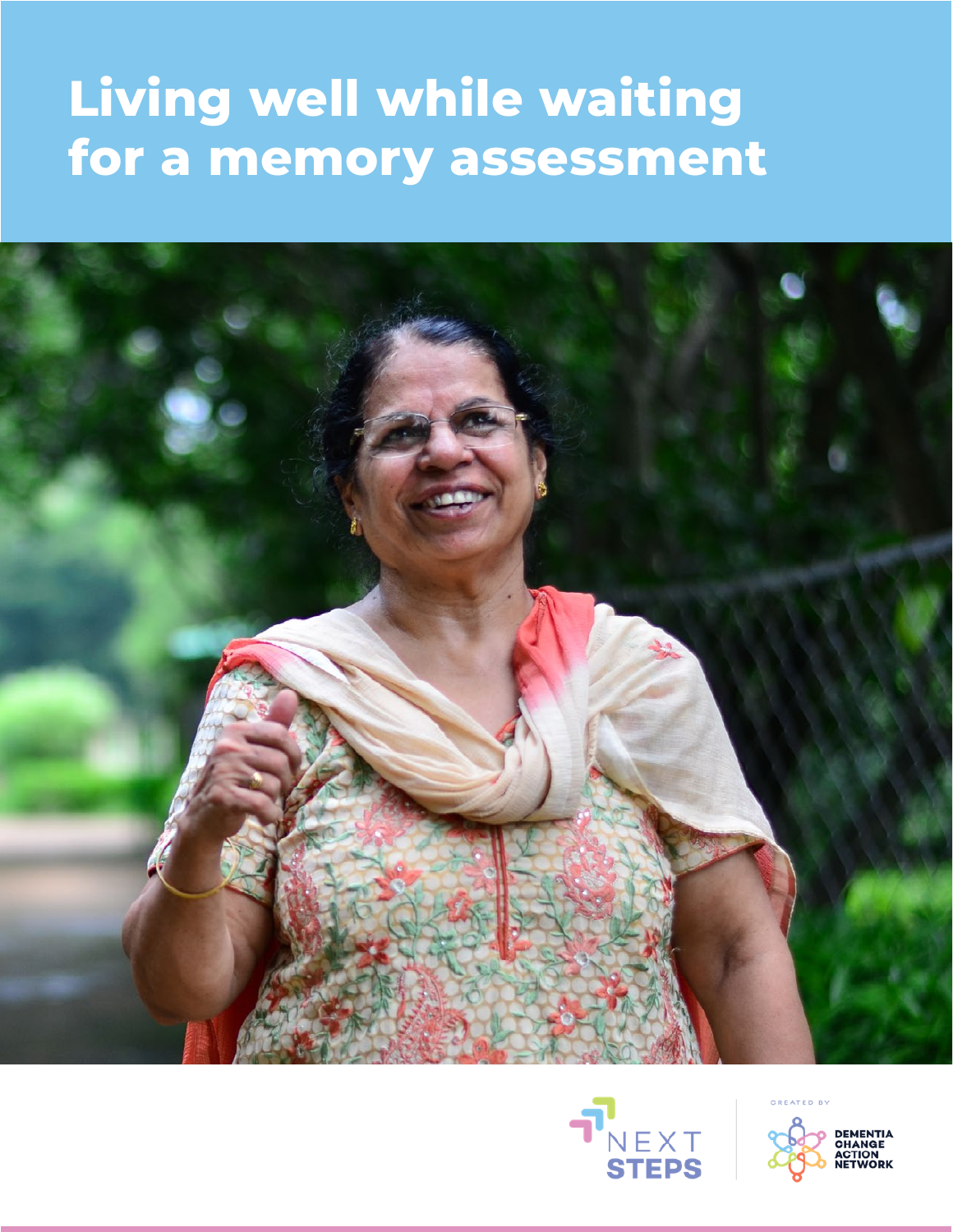# **Making the wait for a diagnosis easier**

The wait for a memory assessment can be a worrying and uncertain time. You might not know where to turn to learn more about what might happen next, or whether you can get any help in the meantime. This can leave people feeling alone and confused.

This booklet has been created to help you to live well while you're waiting for an assessment, however long or short that time may be.

On the following pages, you'll find information and advice, as well as some exercises you can complete yourself to help you decide on what's right for you.

## **What's inside**

You can work your way through the whole booklet, or skip to a particular section of interest. These are:

Preparing for your memory assessment (Page 3) Taking care of your well-being (Page 14) Exploring available support (Page 19) What if I'm diagnosed with a form of dementia? (Page 24)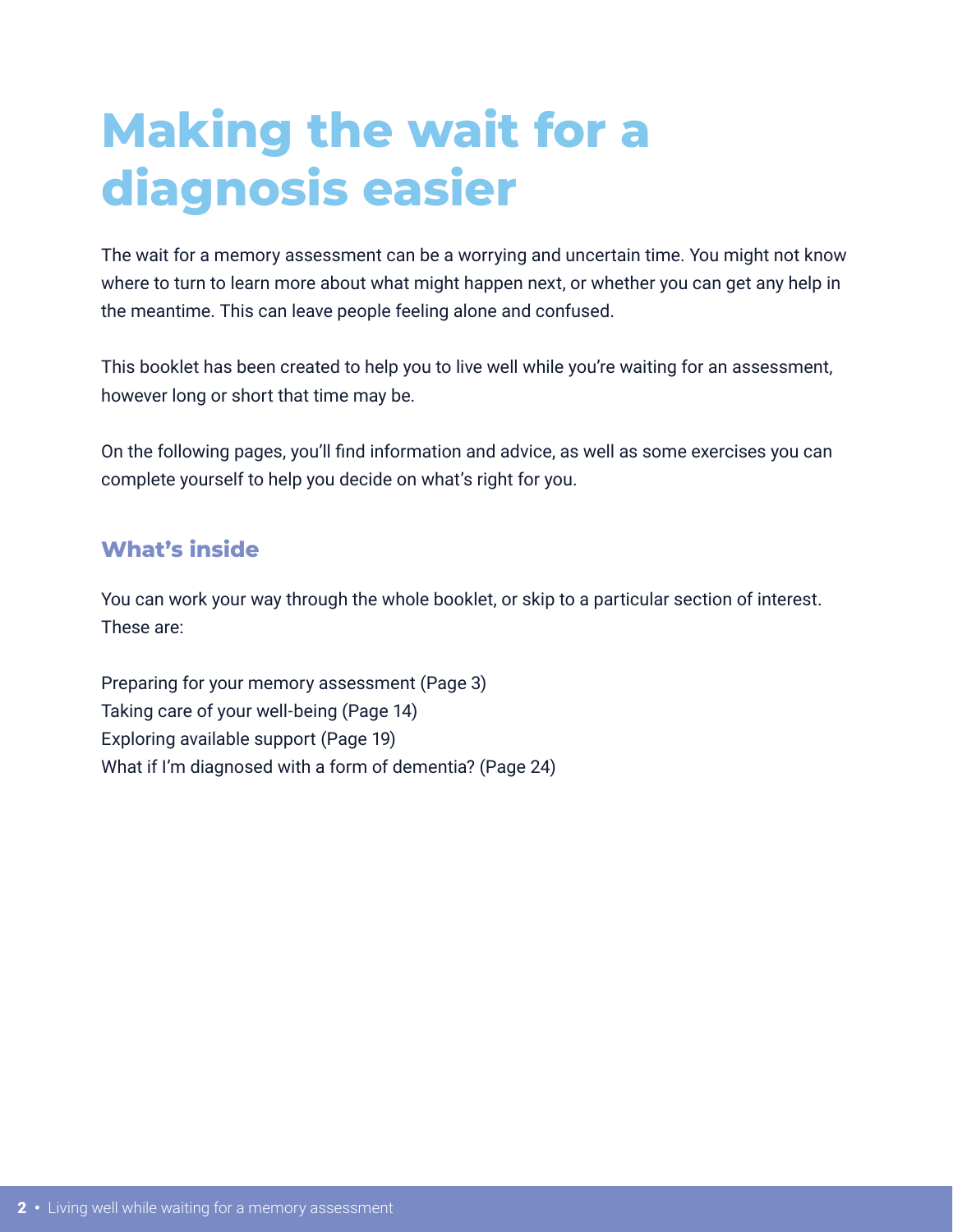# **Preparing for a memory assessment**



### **About memory assessments**

If you have been referred for a memory assessment it is common to want to know more about the process. This might include wait times, what the difference between a virtual and in person appointment is, what to expect on the day, and who you will see when you are there.

This section of the booklet has been created to help you know what to expect and to prepare for the appointment. It is not mandatory to do anything in particular, but you might find that some preparation could help put your mind at rest. There is variation between how individual memory clinics operate, so this is a general guide and may not match your exact experience. If you have any questions it is best to contact your GP or memory clinic to discuss your individual circumstances.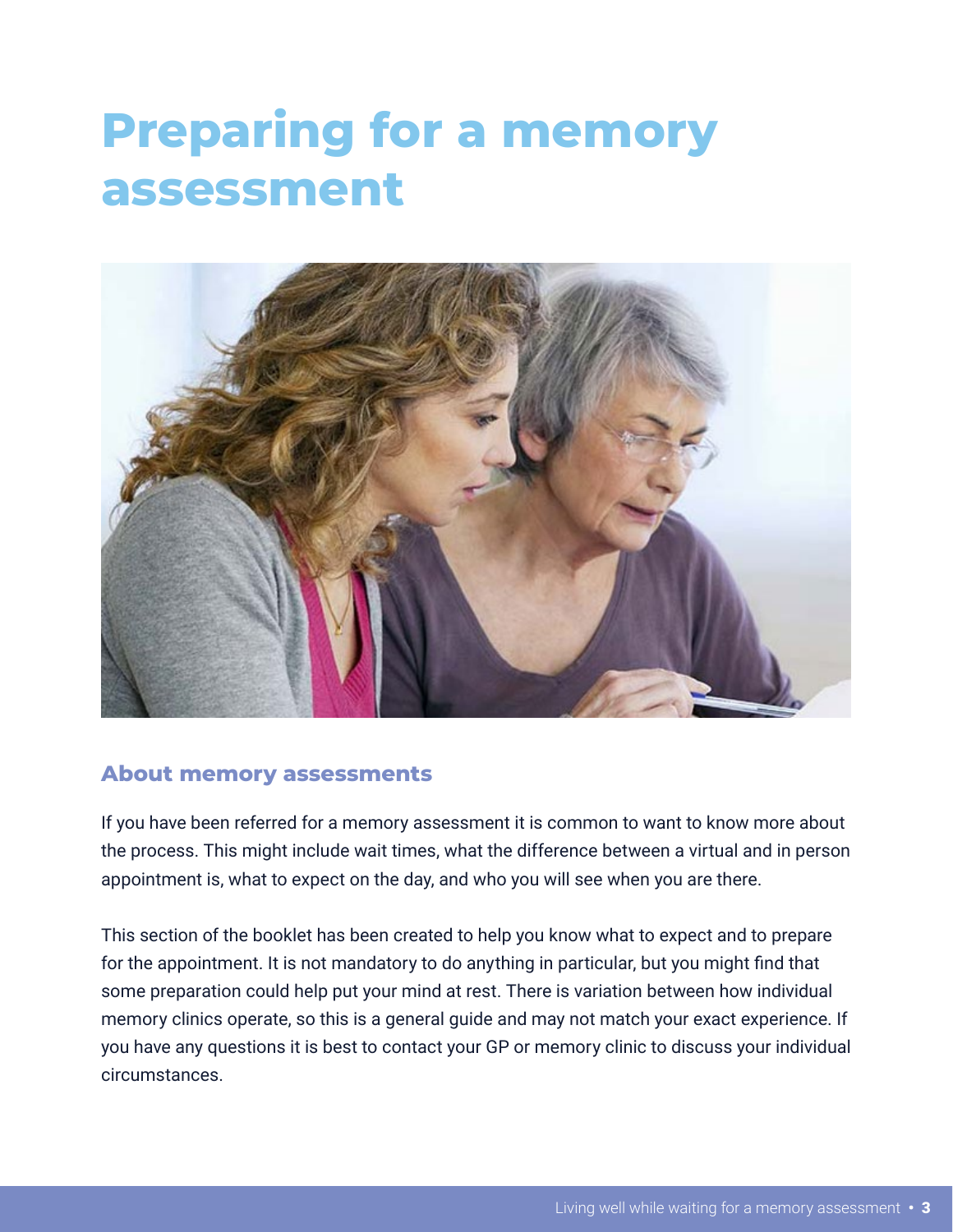### **Wait times**

Memory clinic waiting times are longer than normal due to the impact of the Covid-19 pandemic, and vary from place to place. If you are struggling, or feel like your or your loved ones condition is worsening or becoming difficult to manage, contact your GP or memory clinic for advice.

# **Ways in which you might be seen**

There are a number of options available for how you have your memory assessment. Some considerations are set out below to help you in making your decision. All the options mentioned below may not be suitable for everyone.

The nurse or doctor you are working with may look at all the information and decide with you which type of assessment is best for you.

|                              | <b>Pros</b>                                                                                                                                                                                                                                                                                      | <b>Cons</b>                                                                                                                                                                                                                                                                                                                                                                          |
|------------------------------|--------------------------------------------------------------------------------------------------------------------------------------------------------------------------------------------------------------------------------------------------------------------------------------------------|--------------------------------------------------------------------------------------------------------------------------------------------------------------------------------------------------------------------------------------------------------------------------------------------------------------------------------------------------------------------------------------|
| <b>Phone</b>                 | No risk of infection (coronavirus)<br>No internet needed<br>No need to travel to an appointment                                                                                                                                                                                                  | May be difficult if you are hearing<br>impaired<br>May need an extra appointment<br>for physical checks such as blood<br>pressure<br>May need a few telephone calls, rather<br>than one appointment                                                                                                                                                                                  |
| <b>Computer</b><br>or tablet | No risk of infection (coronavirus)<br>No need to travel to an appointment<br>Extended family members are able<br>to join the appointment using video<br>conferencing<br>Support may be available to help you<br>use the technology<br>Once set up, video assessments are<br>very straightforward | May be difficult if you are hearing or<br>sight impaired<br>Carer, friend or family may be required<br>to support with some parts of the<br>memory assessment<br>Requires a good internet connection<br>and access to a computer, iPad or<br>tablet<br>May need an extra appointment<br>for physical checks such as blood<br>pressure<br>May require a few phone calls<br>afterwards |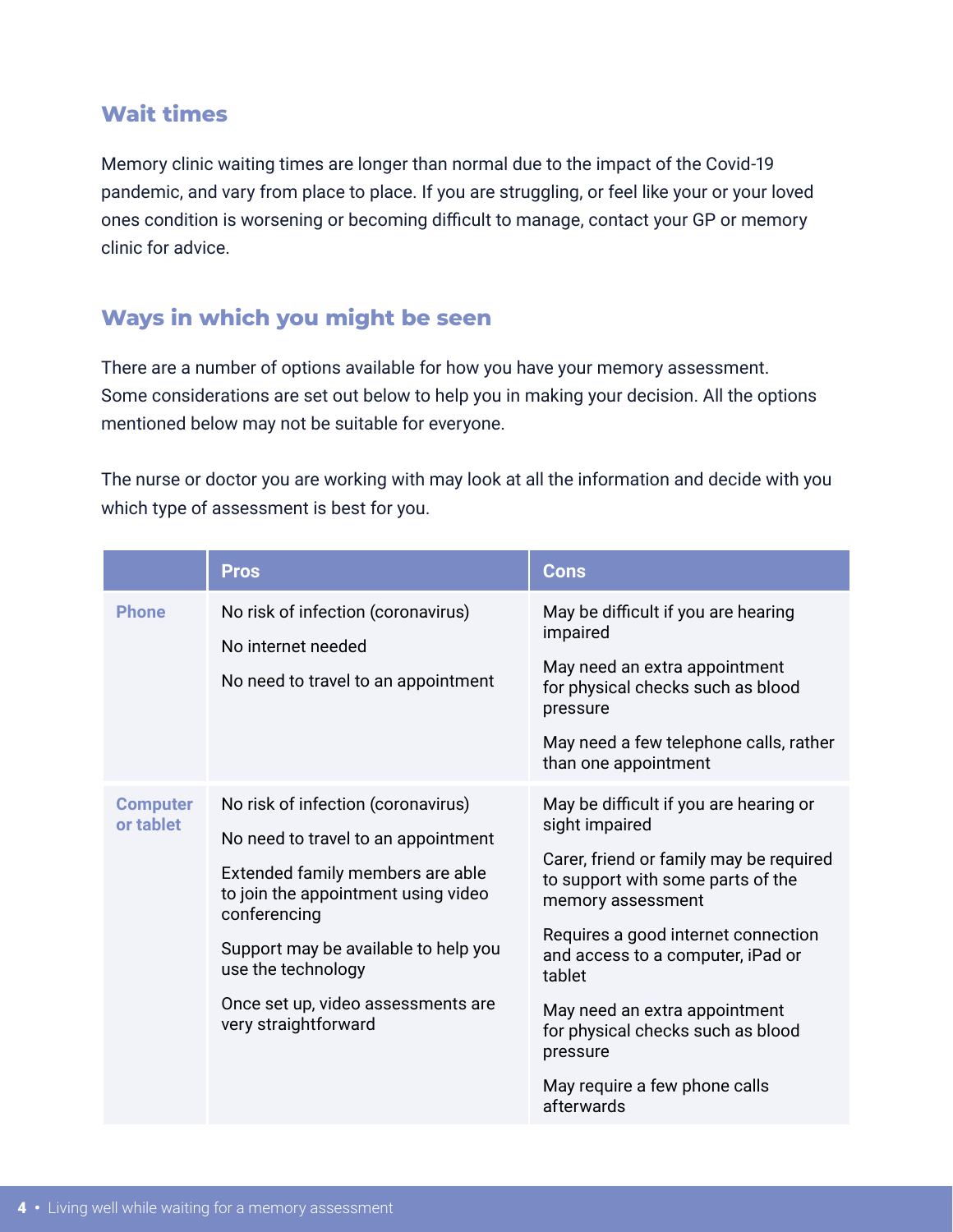|                                 | <b>Pros</b>                                                                                                                                                                                                                            | <b>Cons</b>                                                                                                                                                                                                                                                 |
|---------------------------------|----------------------------------------------------------------------------------------------------------------------------------------------------------------------------------------------------------------------------------------|-------------------------------------------------------------------------------------------------------------------------------------------------------------------------------------------------------------------------------------------------------------|
| Face-to-<br>face at<br>home     | Health professional able to complete<br>physical checks such as blood<br>pressure on the day<br>No internet needed<br>No need to travel to an appointment<br>May not require additional support<br>from carer, friend or family member | Risk of infection for patient and carer,<br>friend or family (coronavirus)<br>Health professional needs to wear a<br>face mask which could be a barrier to<br>communication                                                                                 |
| Face-to-<br>face in a<br>clinic | Health professional able to complete<br>physical checks such as blood<br>pressure on the day<br>No internet needed<br>May not require additional support<br>from carer, friend or family member                                        | Risk of infection for patient and carer,<br>friend or family (coronavirus)<br>Health professional, patient and carer,<br>friend or family member needs to<br>wear a face mask which could be a<br>barrier to communication<br>Need to travel to appointment |

If you would like some support to help you decide how you would like to receive your memory assessment, contact your memory clinic or GP.

## **What will happen during a memory assessment?**

During your assessment, there are a number of different ways your nurse or doctor may choose to make a diagnosis. Each one will depend on your individual situation so you may not have all of the below.

**Taking a history:** The nurse or doctor will take a detailed medical and family history. The aim of this is to gather information to understand what might be causing the problems you, or those around you, might have noticed. As part of this, you will be asked about your personal history and your current difficulties.

It helps if someone who knows you well is also with you, as they can help describe any changes or problems they've noticed.

**Mental ability tests:** People with symptoms of dementia are given tests to check their mental abilities, such as memory or thinking.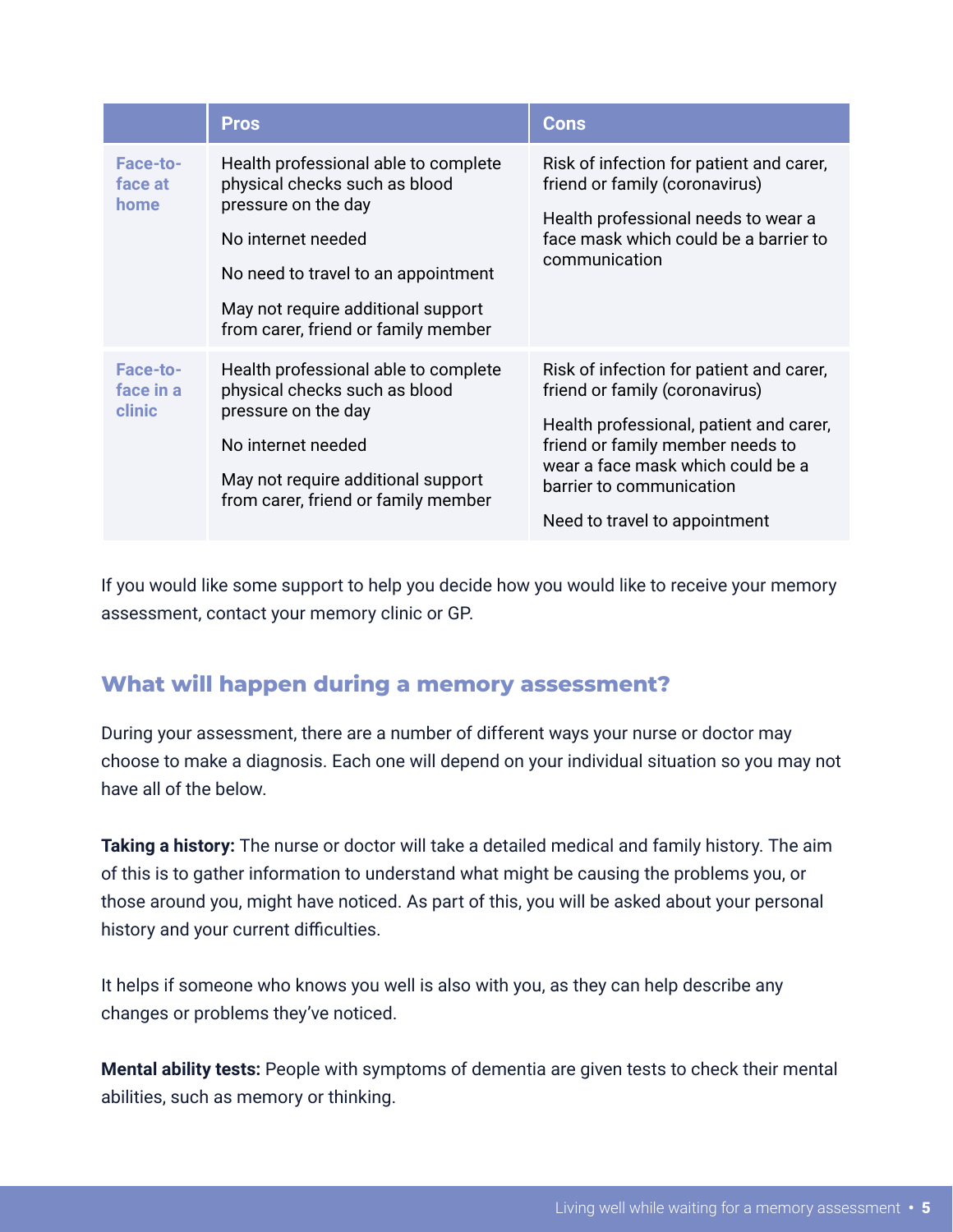Although these tests cannot diagnose dementia on their own, they may show there are memory difficulties that need further investigation.

Most tests involve a series of pen-and-paper tests and questions, each of which carries a score.

These tests assess a number of different mental abilities, including your short- and longterm memory, concentration and attention span, language and communication skills, and awareness of time and place.

**Brain scans:** Brain scans are often used once the simpler tests have ruled out other problems.

Like memory tests, on their own brain scans cannot diagnose dementia, but are used as part of the wider assessment. Not everyone will need a brain scan, particularly if the tests and assessments show a likely diagnosis.

**ECG test:** An electrocardiogram may be done to understand how your heart is functioning.

## **Who will I see on the day?**

There are a number of different people who may be involved in your memory assessment. Here are some explanations of what they do.

**Old age psychiatrists:** Psychiatrists who specialise in the mental health of older people, and also dementia. They may sometimes offer support to younger people with dementia.

**General adult psychiatrists:** Specialists in diagnosing and treating a wide range of mental health problems, as well as dementia. If you are under 65 years of age, you may be referred to one of these psychiatrists to help with the diagnosis.

**Geriatricians:** Specialists in the care of older people, including physical illnesses and disabilities. You may be referred to one of these specialists to see whether your symptoms are due to a condition other than (or as well as) dementia.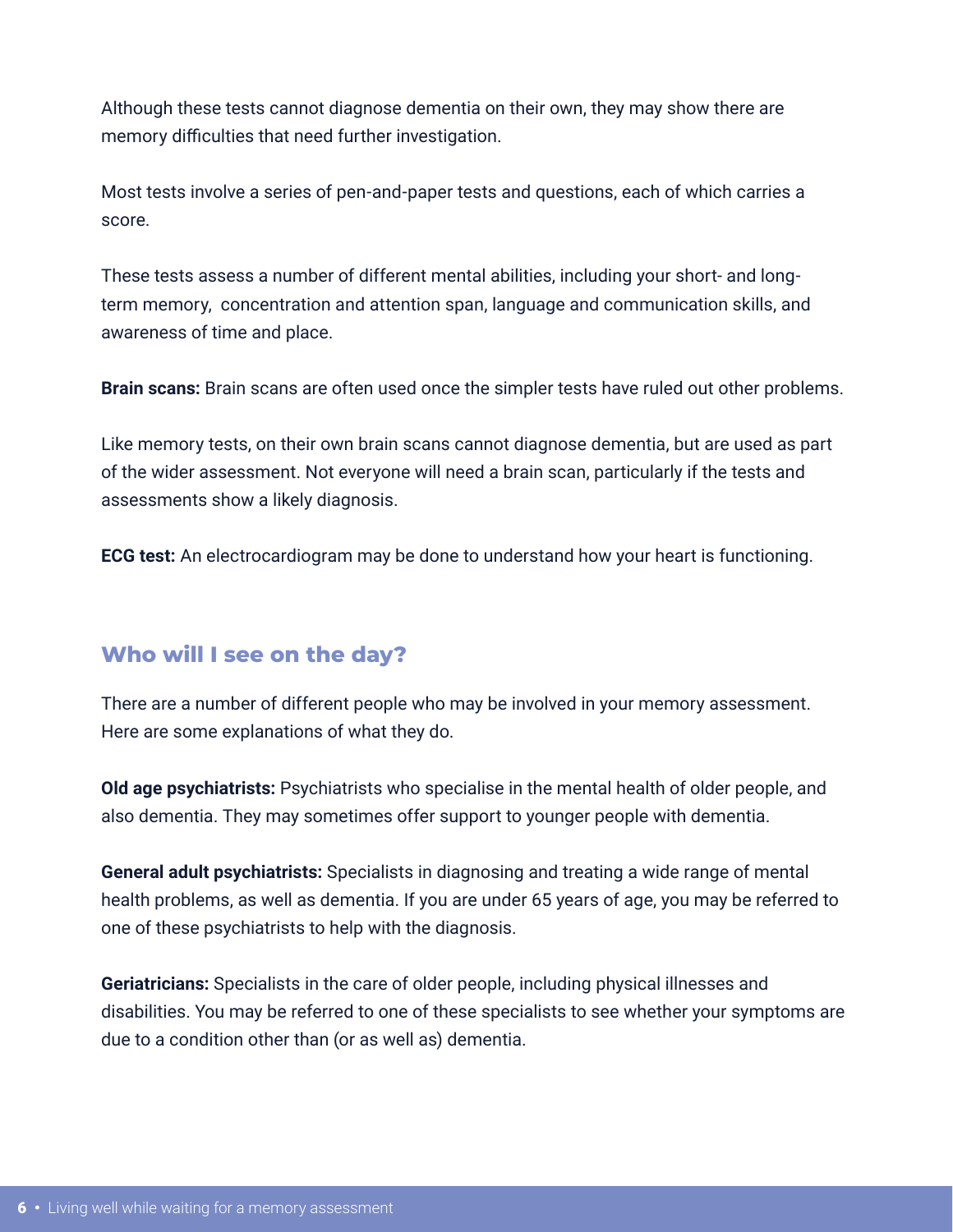**Neurologists:** Specialists in diseases of the brain and nervous system. Some neurologists have particular experience in diagnosing dementia. They tend to see younger people and those with less common types of dementia.

**Consultant:** The consultant usually works alongside a number of doctors at various stages of training in that particular speciality. Although you may not always see the consultant, they are responsible for your case and will discuss it with the doctor you see. Memory nurses: Professionals who coordinate the journey through the memory clinic assessment and

providing support and advice, alongside the assessment.

**Psychologists:** Professionals who help people understand emotions and promote well-being.

**Occupational therapists:** Professionals who help people to remain active and independent.

**Social workers:** Professionals who advise on how to get help at home, or what support or benefits you're entitled to.

**Dementia advisors:** Professionals who provide information, advice and guidance to people with dementia and their families.

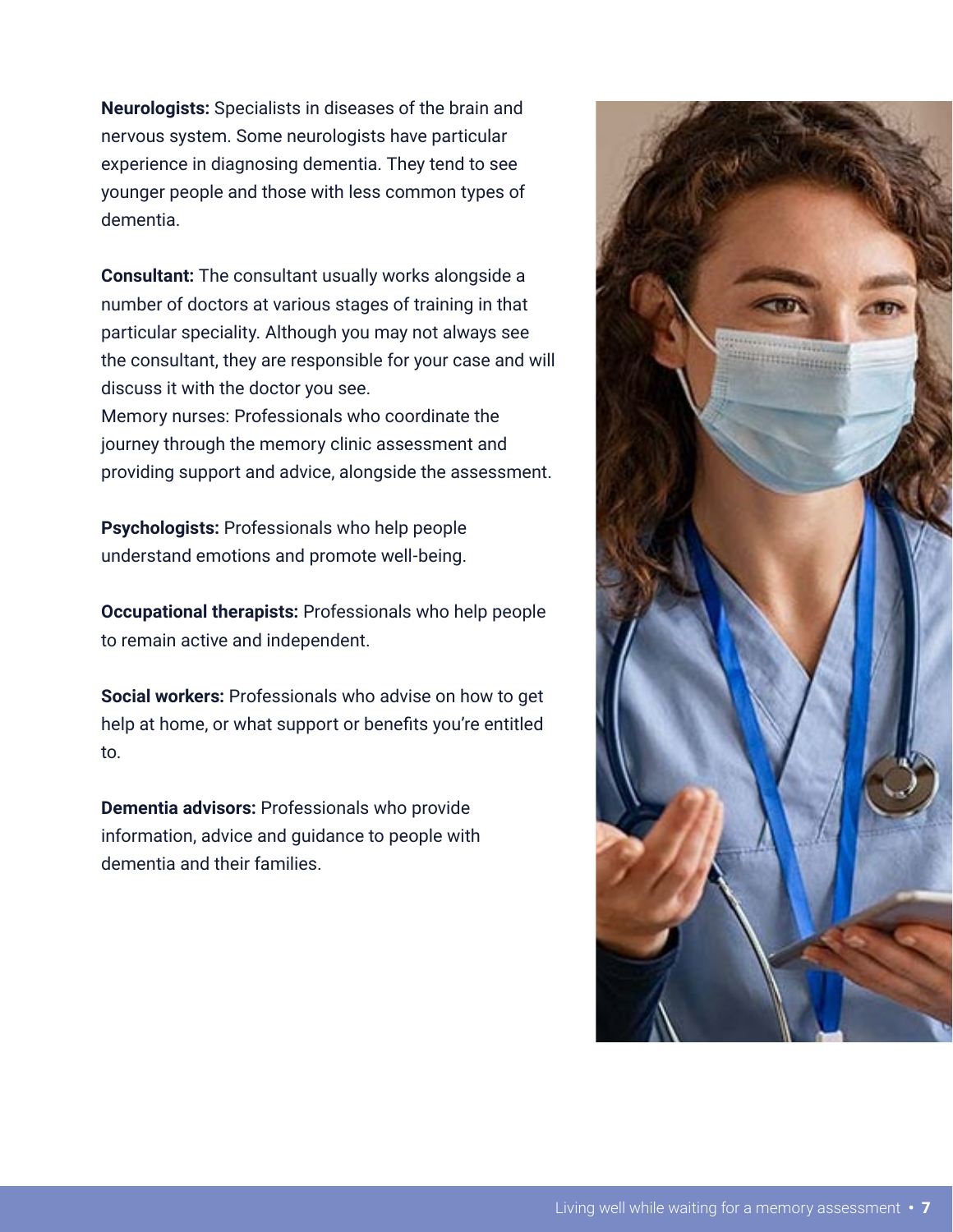

We all need to get the most out of appointments about our health. It's really important that the information we are given makes sense to us. That way we can make the best decisions about our care, our health, tests and treatment.

On the following pages, we have collected three exercises that can help you to prepare for your memory assessment appointment.

#### **Exercise 1: Recording your appointments**

You might have multiple appointments as part of the memory assessment process. To help you keep track, we've produced a template you can complete with information about the appointments as well as any notes about what you found out.

Print out the table on page 10 and complete it as you need.

#### **Exercise 2: Questions you want to ask**

You should feel comfortable asking any questions you need answering at your memory assessment.

Preparing a list of questions in advance might help, so you don't forget anything important.

Print out the table on page 11 and fill it in with your questions. You can take it with you to your assessment to help you remember what you want to ask, and to record information.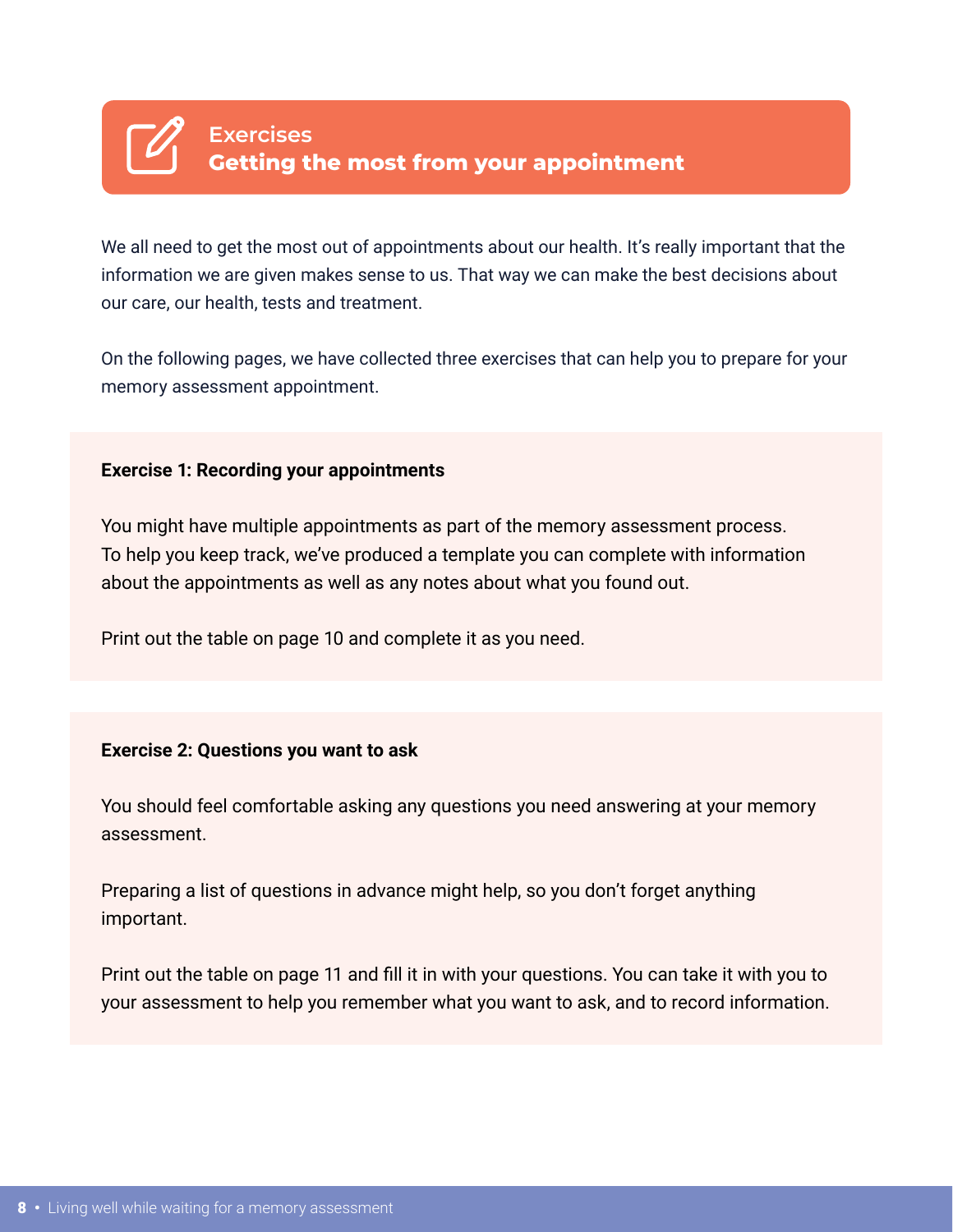#### **Exercise 3: Recording your symptoms**

The more information the people at the memory clinic have about your experience, the easier it will be for them to provide you with answers about your health.

Print out the table on page 12 and use it to record your symptoms. You can do this as many times as you choose over the time you have before your appointment. You can take it with you to your assessment to provide the people at the memory assessment with information.

#### **Exercise 4: Thinking about decisions**

During and after your memory assessment, you might need to make decisions about your health, care or treatment.

We all make decisions and process information differently. That's why it's important that the information you need is presented to you in ways that you can understand, and that you are able to communicate your wishes.

The decision-making exercise provides a way for you and those around you to think about how you make decisions. Once you've completed it, you might choose to use what you have thought about to ask the memory assessment staff for information to help you make decisions you need to make.

You can also print it out, complete it and take it to your memory assessment to show the professionals there. By doing this, it will be easier for them to support you.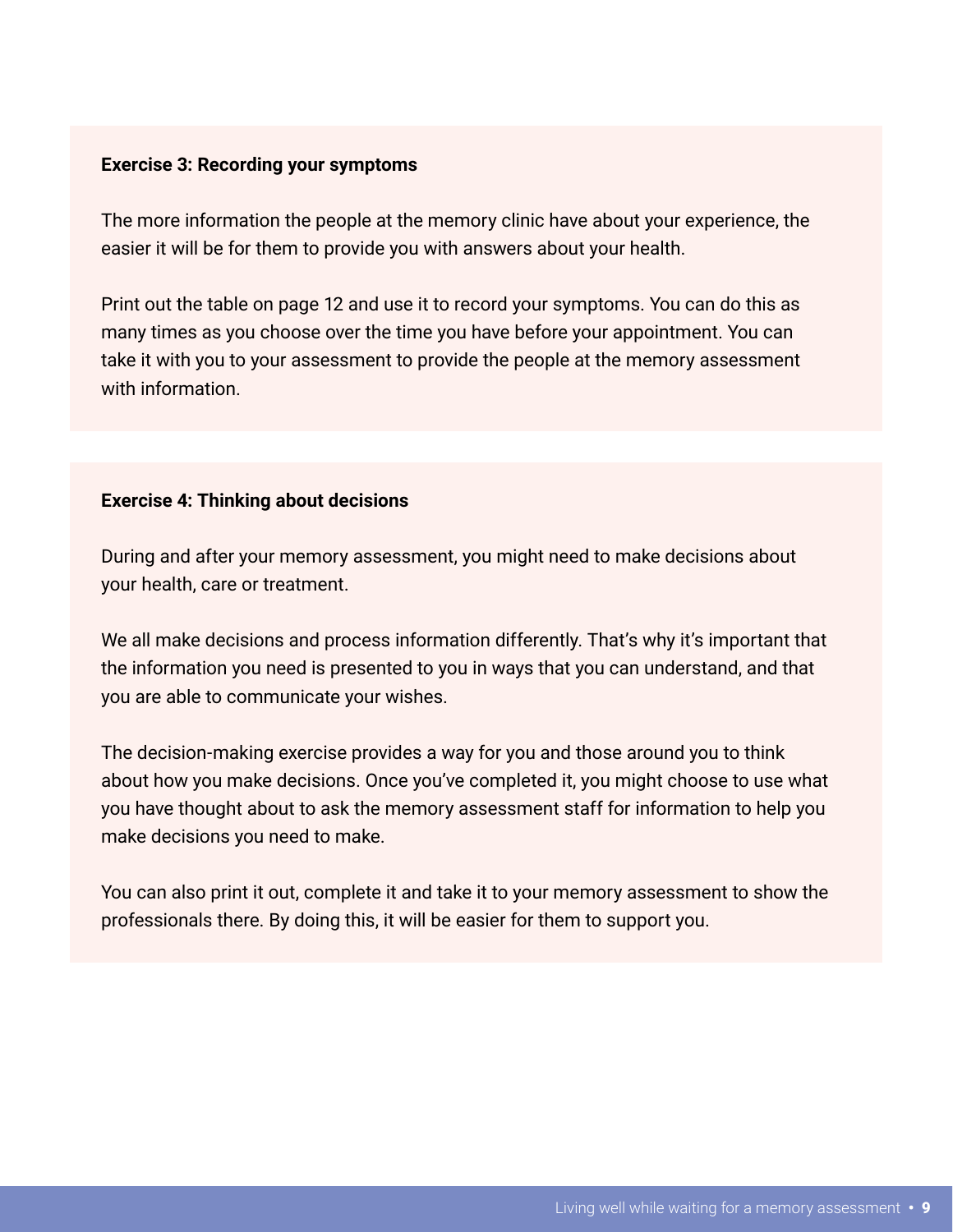# **Appointment tracker**

| <b>Date</b> | With who? | <b>Purpose</b> | Notes / follow up |
|-------------|-----------|----------------|-------------------|
|             |           |                |                   |
|             |           |                |                   |
|             |           |                |                   |
|             |           |                |                   |
|             |           |                |                   |
|             |           |                |                   |
|             |           |                |                   |
|             |           |                |                   |
|             |           |                |                   |
|             |           |                |                   |
|             |           |                |                   |
|             |           |                |                   |
|             |           |                |                   |
|             |           |                |                   |
|             |           |                |                   |
|             |           |                |                   |
|             |           |                |                   |
|             |           |                |                   |
|             |           |                |                   |
|             |           |                |                   |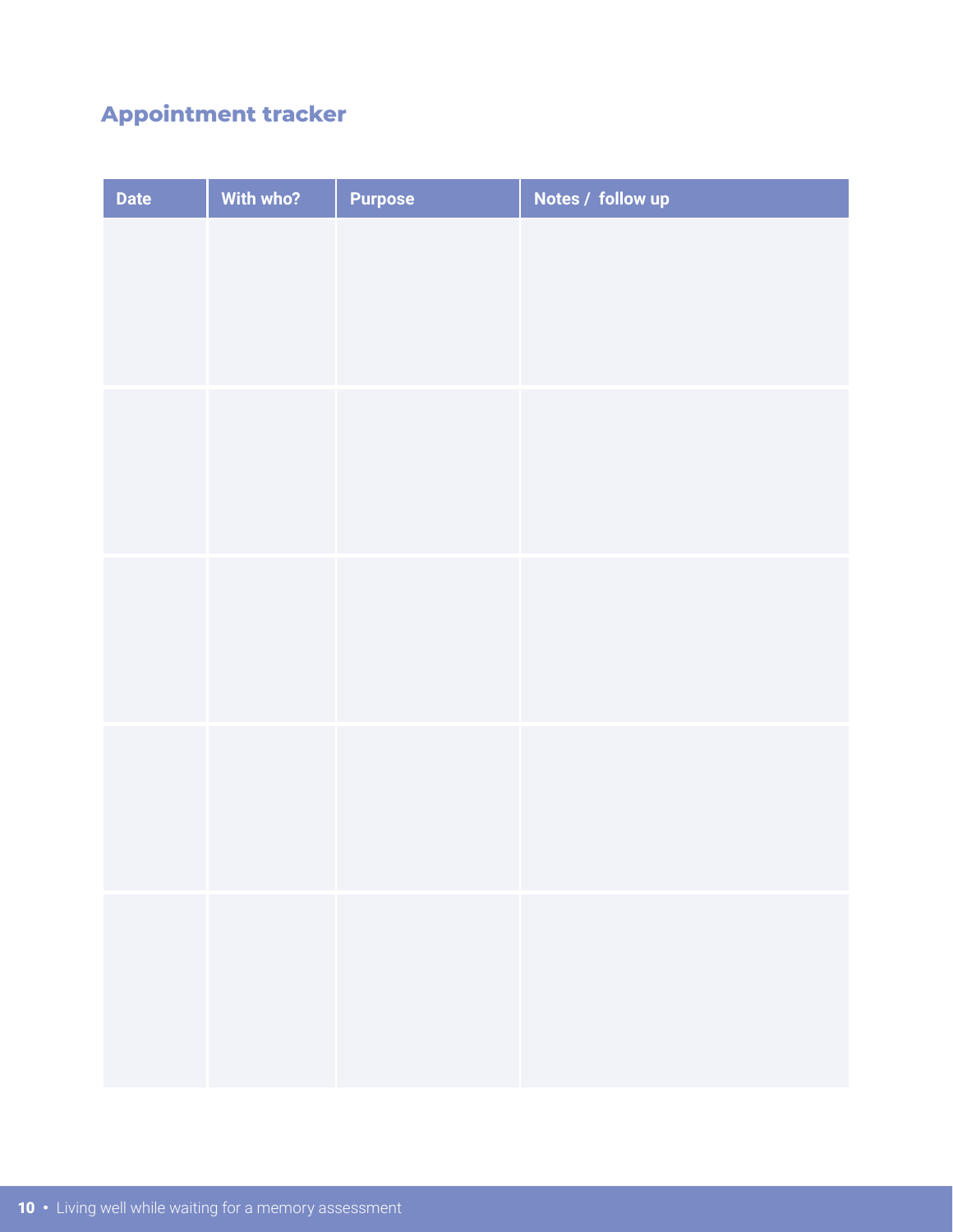# **Questions I want to ask**

| Question | For who? | <b>Answer</b> |
|----------|----------|---------------|
|          |          |               |
|          |          |               |
|          |          |               |
|          |          |               |
|          |          |               |
|          |          |               |
|          |          |               |
|          |          |               |
|          |          |               |
|          |          |               |
|          |          |               |
|          |          |               |
|          |          |               |
|          |          |               |
|          |          |               |
|          |          |               |
|          |          |               |
|          |          |               |
|          |          |               |
|          |          |               |
|          |          |               |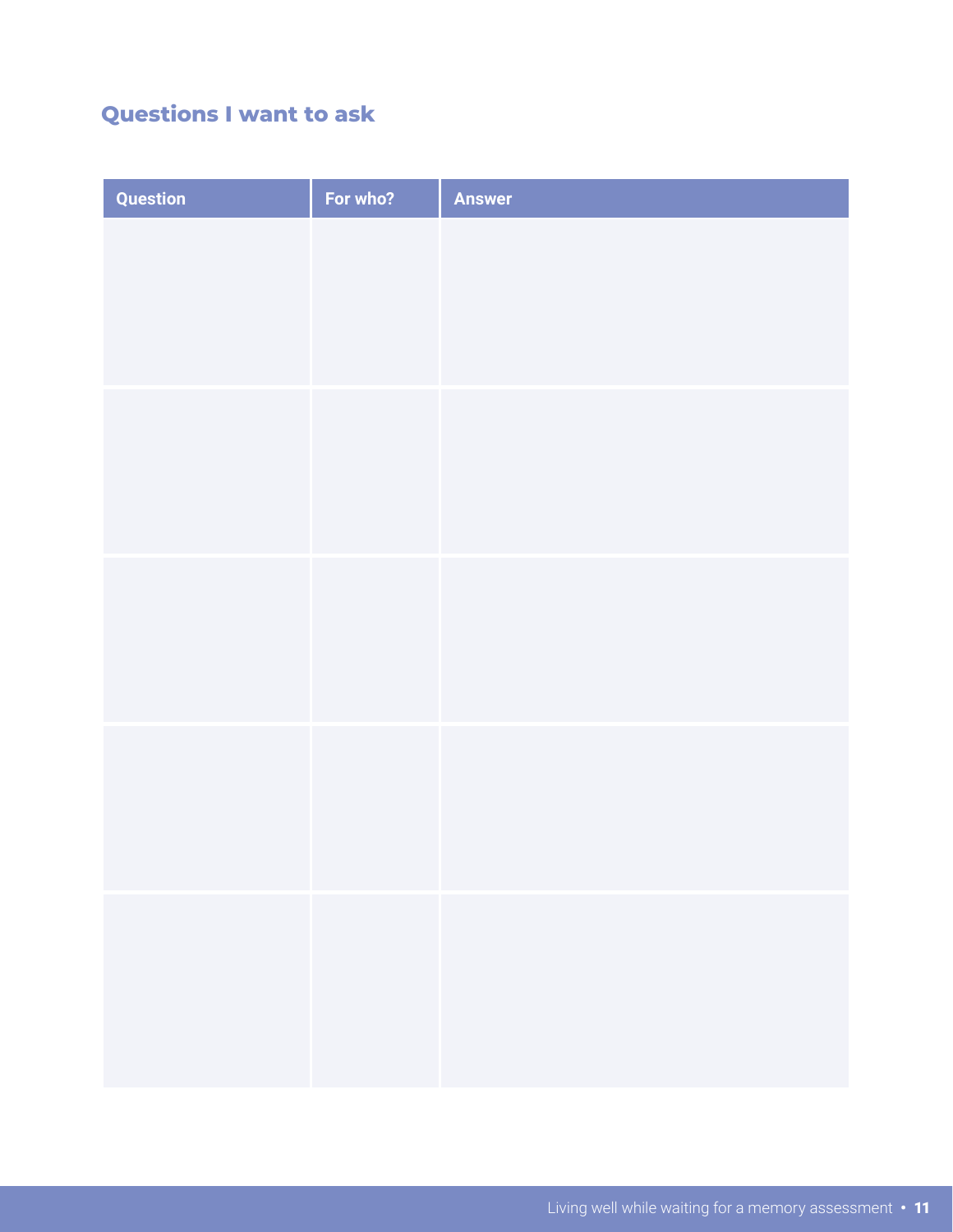# **Symptoms tracker**

| <b>Date</b> | Symptom<br>noted | <b>How often</b> | <b>Notes</b> |
|-------------|------------------|------------------|--------------|
|             |                  |                  |              |
|             |                  |                  |              |
|             |                  |                  |              |
|             |                  |                  |              |
|             |                  |                  |              |
|             |                  |                  |              |
|             |                  |                  |              |
|             |                  |                  |              |
|             |                  |                  |              |
|             |                  |                  |              |
|             |                  |                  |              |
|             |                  |                  |              |
|             |                  |                  |              |
|             |                  |                  |              |
|             |                  |                  |              |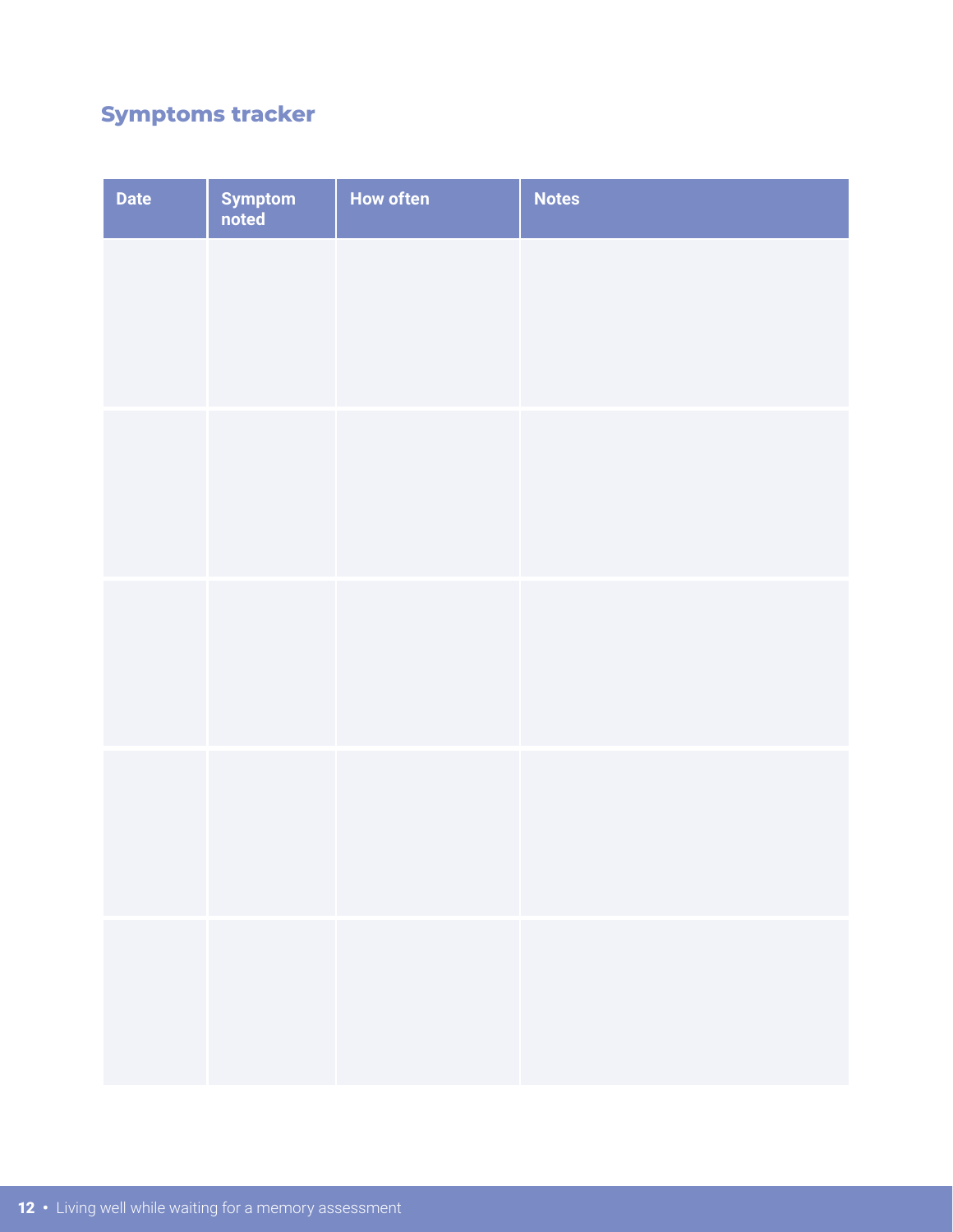# **Making decisions**

| <b>How I like to</b><br>get information                           |  |
|-------------------------------------------------------------------|--|
| <b>How to present</b><br>choices to me                            |  |
| <b>How people</b><br>can help me<br>think through<br>the decision |  |
| <b>What is the</b><br>best time for<br>me to make<br>decisions?   |  |
| When is a<br>bad time for<br>me to make<br>decisions?             |  |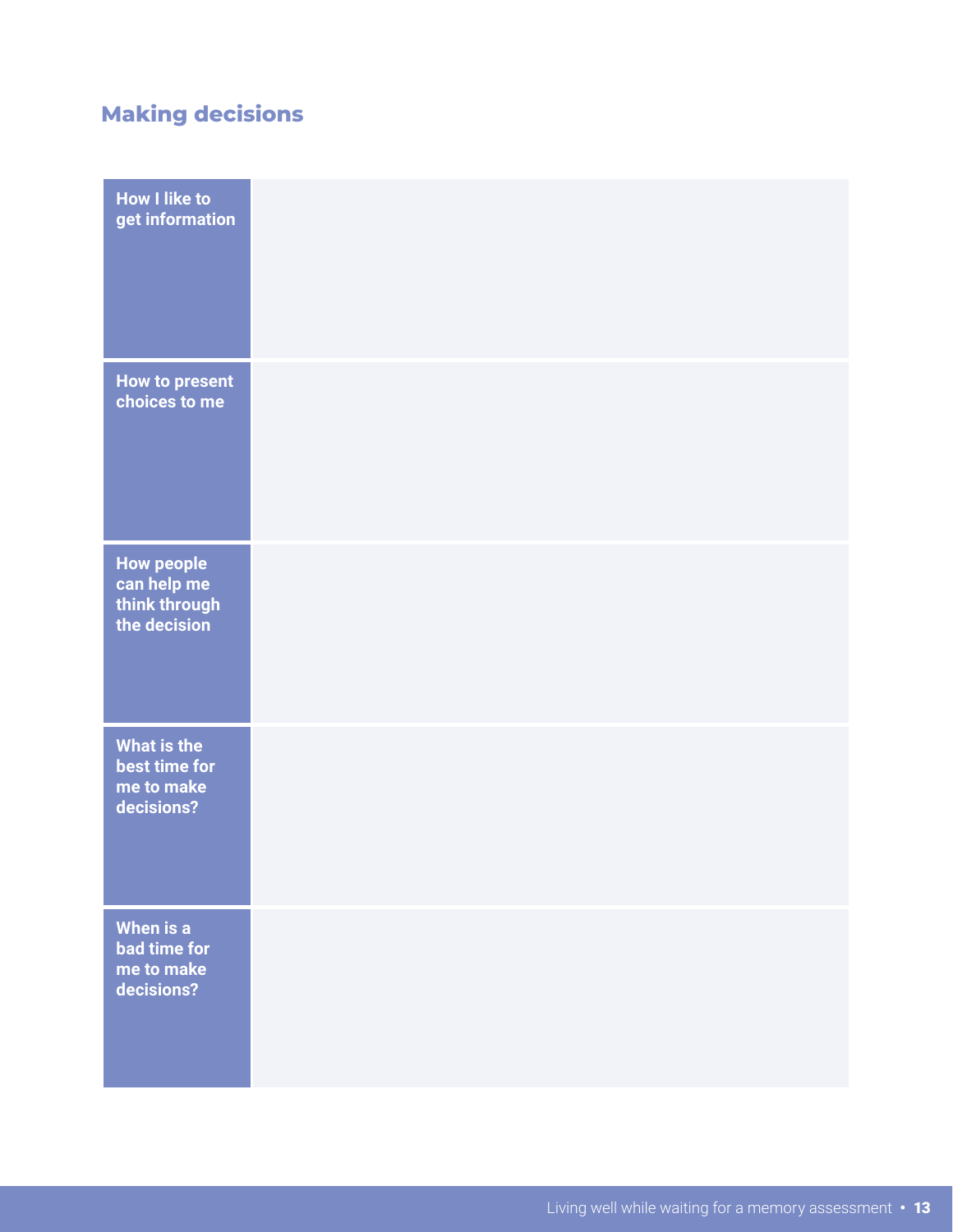# **Taking care of your wellbeing**

Waiting for a memory assessment can be a difficult time. You may be experiencing strong emotions, or be worried about your appointment. However, there are some practical ways you are able to take care of your well-being during this time.

You may also find the experience of waiting frustrating, and mood changes and symptoms can affect relationships with those closest to you. Some people find that the different experience for you and your family member or friend may cause tension. Taking part in activities together, being able to share your worries or concerns with a friend or family member, and supporting each other can help.

This section explains different ways to take care of your well-being during this waiting period.

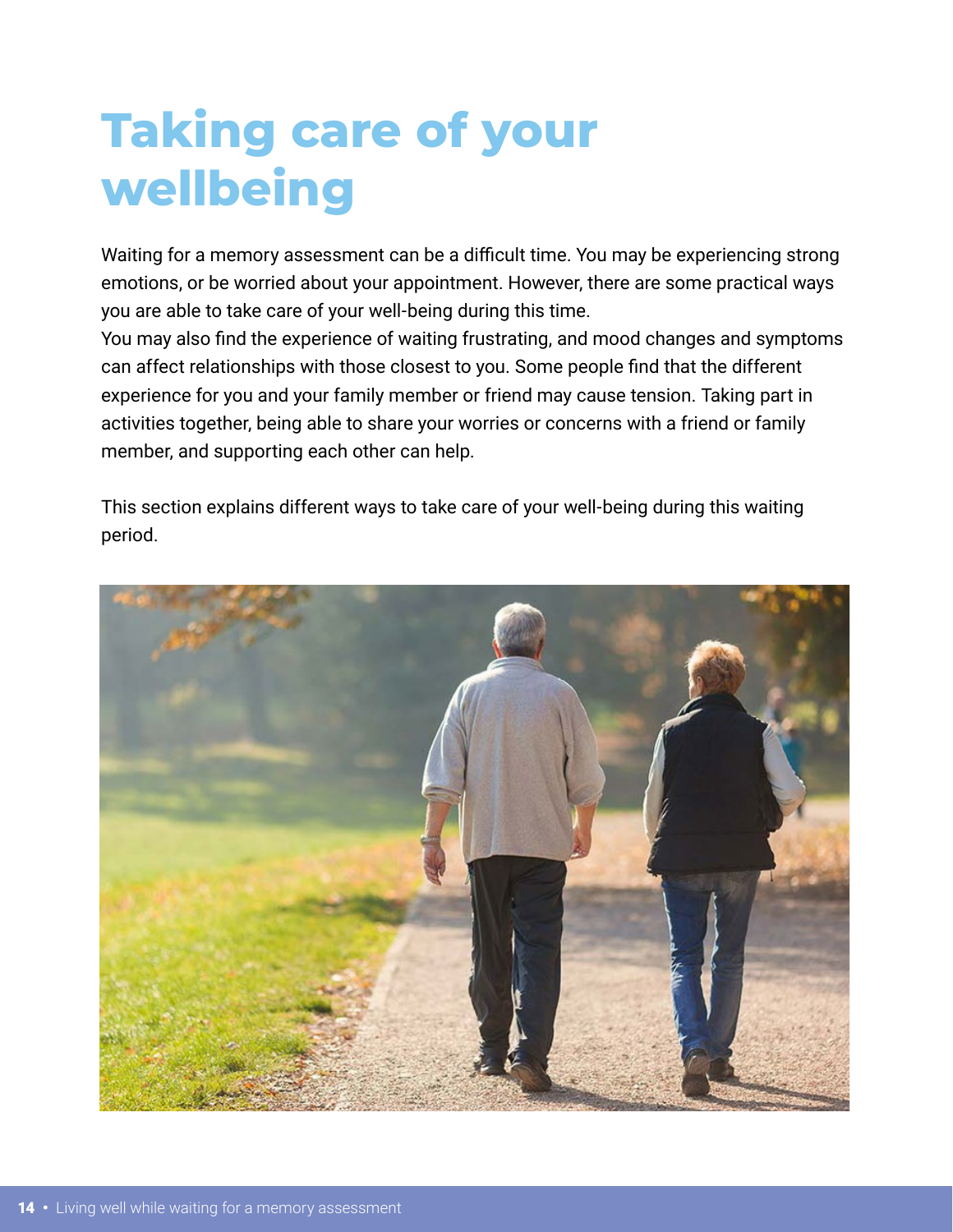

## **Tips for taking care of your mental well-being**

**Sleep well:** Making good quality sleep a priority is a great way to support your wellness. Taking time to unwind before bed without screens can help, replacing screen time with activities such as reading a book. Sticking to a regular routine for bedtime and waking up can also help.

**Spend time outside each day on a walk:** Taking the time to go outside and walk is a great way to clear your mind and is also great for your well-being. You might even have a local healthy walks scheme you can link up with to make some new friends or find some new places to walk.

**Maintain your connection to loved ones:** When you're feeling stressed, sometimes the last thing you want is to see people. Nevertheless, maintaining your connections to family and friends who can provide support and an ear to listen can be a great way to look after your mental well-being.

**Continue making time for the things you enjoy:** What makes a good day for you will be totally different to what a good day is to the next person. You may find it useful to make a list of the things you enjoy doing, so you can plan activities to create more good days.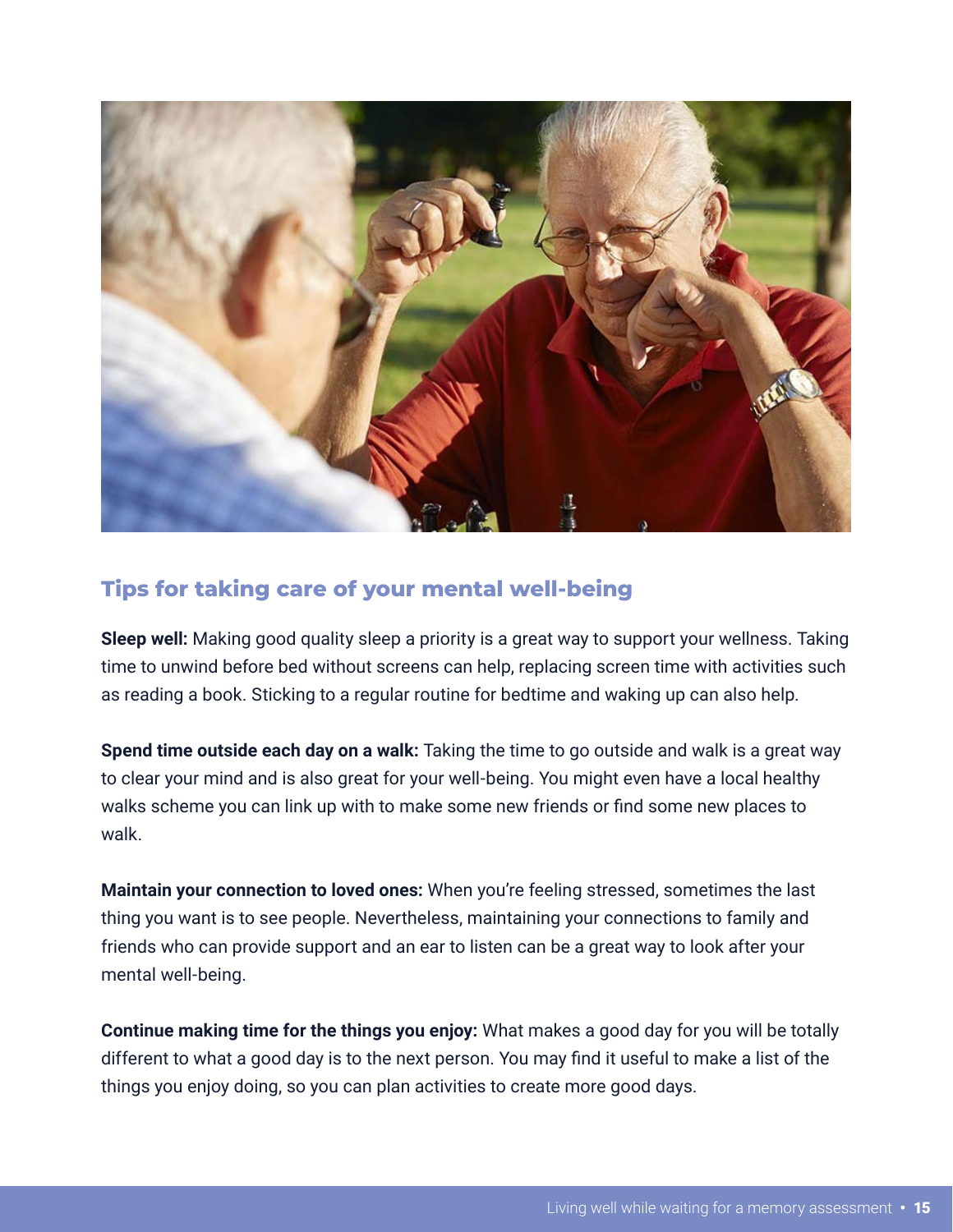

On the following pages, we have collected two exercises that can help you to think about your well-being and what you might want to improve in your life.

#### **Exercise 5: Create your visual life map**

We don't always take the time to think about our life in a holistic way, or to consider what areas we might want to work on. A visual life map is a simple tool to help you see – at a glance – the areas of your life that you are satisfied with and that you might want to change. During an uncertain time, such as while you are waiting for a memory assessment, this can help you to take positive steps for your emotional well-being.

Print out the table on page 17 and fill it in as per the instructions. You can take it with you to your assessment to show the professionals how you are currently feeling about your life.

#### **Exercise 6: Review what's working and not working**

You can go into further detail by specifying what is and isn't working in relation to different areas of your life. This can give you the information you need to make positive changes, too.

Print out the table on page 18 and complete it as per the instructions. You can then use the information you gain from doing the exercise to decide what steps you're going to take next.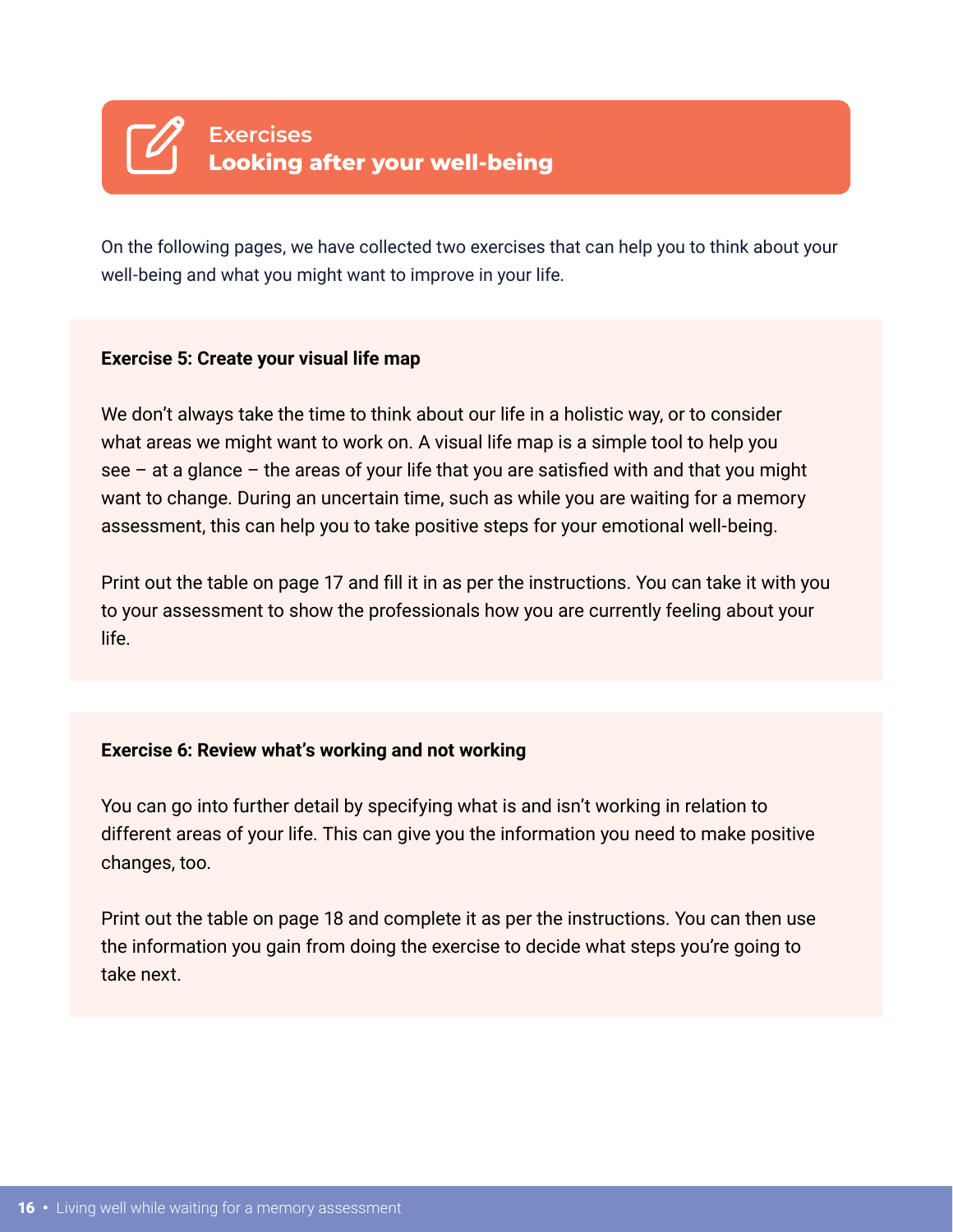## **My visual life map**



#### **Instructions:**

Rate each area of your life from one to ten and colour in the segments accordingly, with the outer circle being 'fully satisfied' and the inner circles being 'unsatisfied'. An example can be seen to the right.

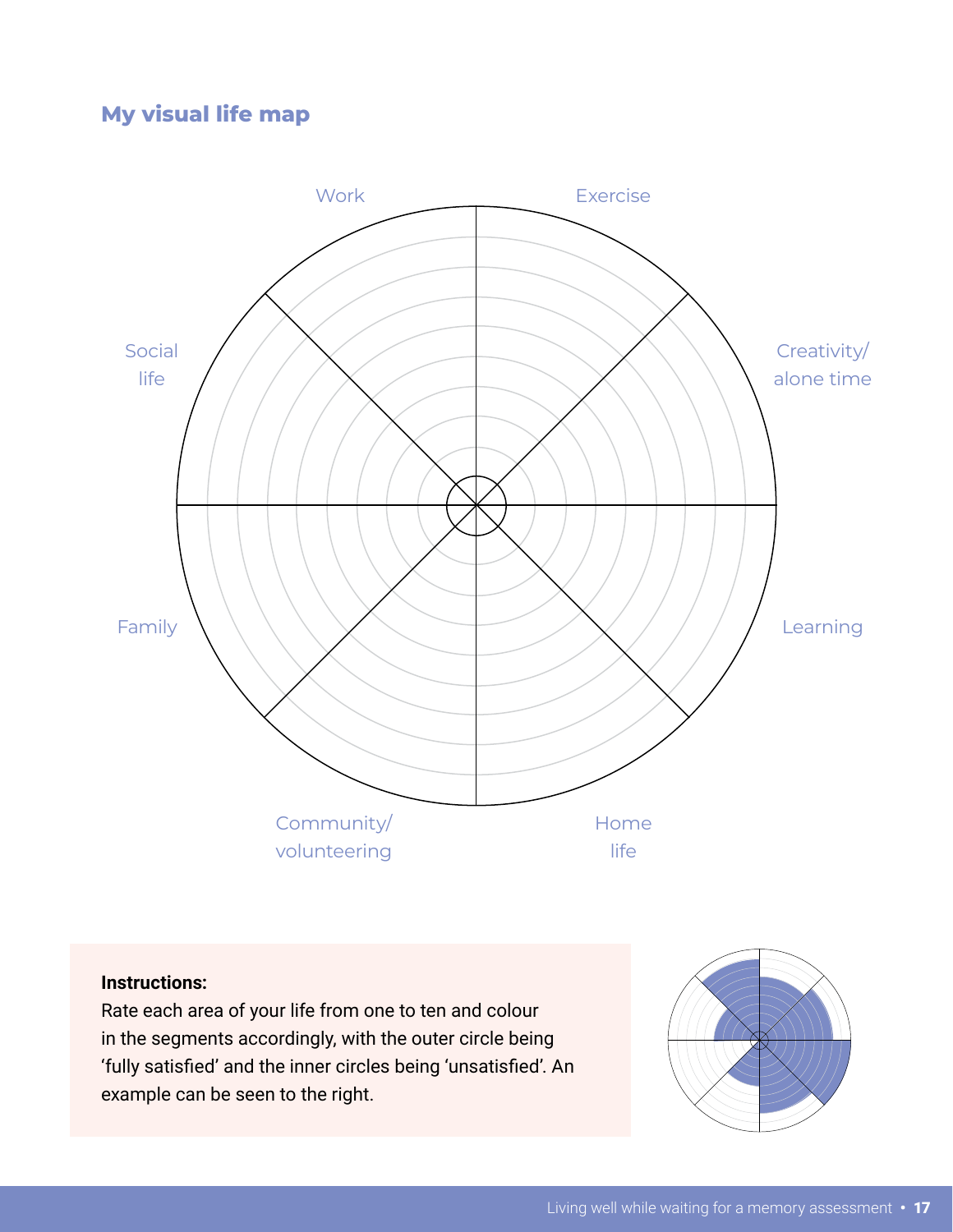# **Working/not working**

| What's working in my life? | What's not working in my life? |
|----------------------------|--------------------------------|
|                            |                                |
|                            |                                |
|                            |                                |
|                            |                                |
|                            |                                |
|                            |                                |
|                            |                                |
|                            |                                |
|                            |                                |
|                            |                                |
|                            |                                |
|                            |                                |
|                            |                                |
|                            |                                |
|                            |                                |

**What would I like to change after doing this exercise?**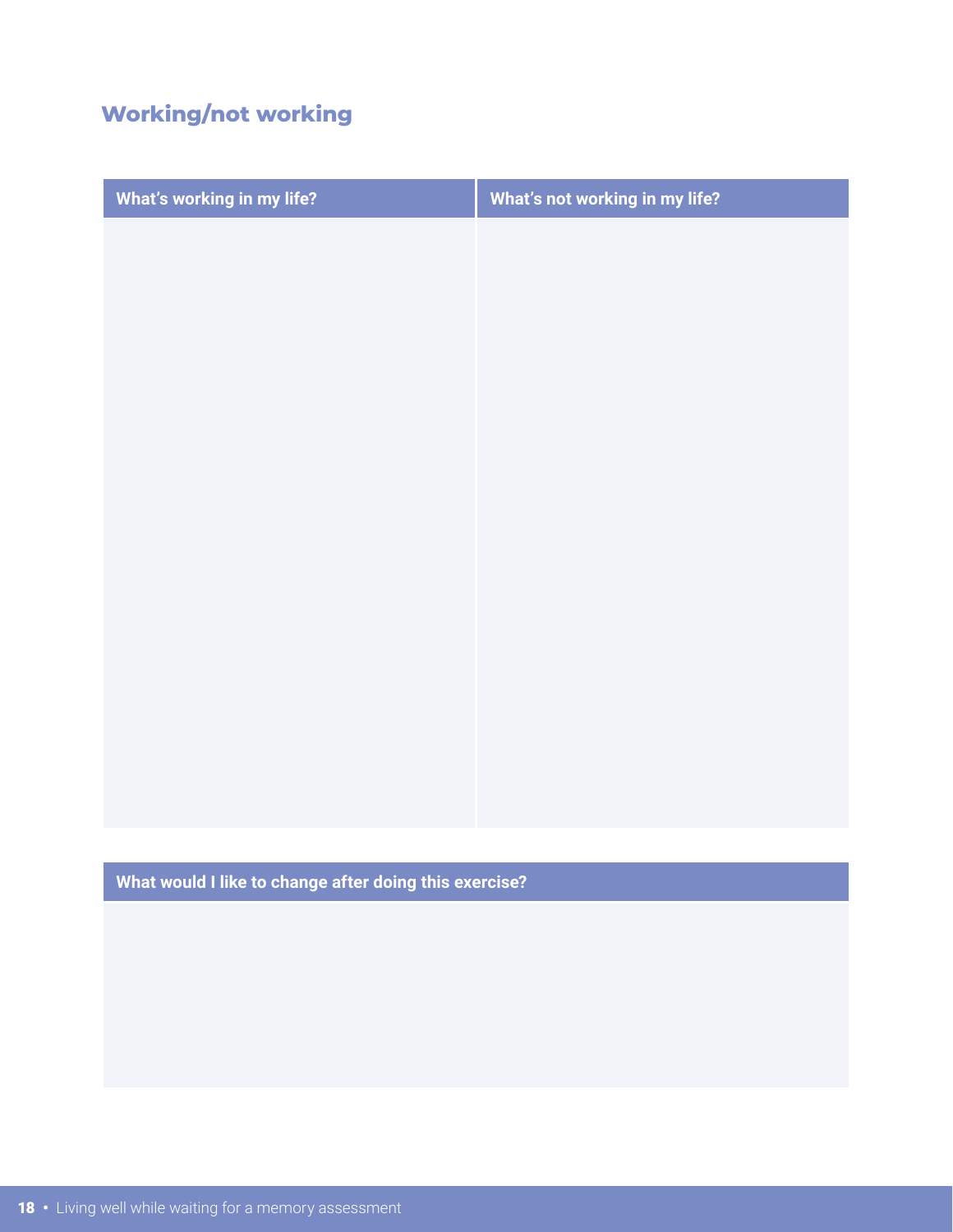# **Exploring available support**



You don't need to wait until you have a diagnosis from a memory clinic in order to access help and support. If you are struggling now, there are organisations that can help.

In this section, you'll find some questions to help you think about the kind of support you might need, as well as a list of organisations you can contact to get it.

### **What support might you need?**

There are different types of support available. Here is an overview of some of the most common types.

**Practical support:** This includes things like help for getting to and from your appointments, support with finances, day-to-day tasks around the house, and support managing your symptoms.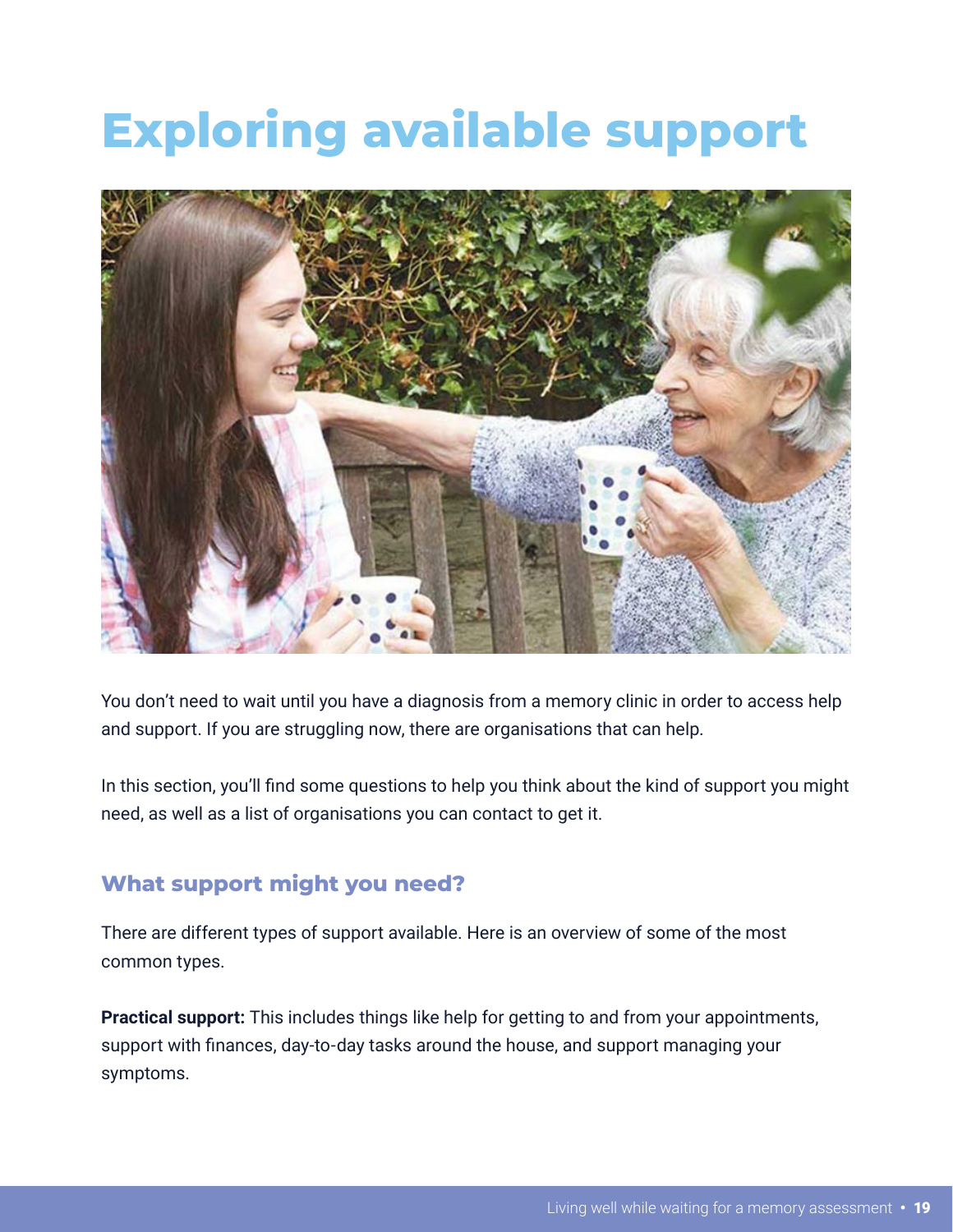**Emotional support:** This relates to mental health and things you can do to support your emotional well-being.

**Clinical support:** This includes anything related to your health for which you may need to go back to your GP or memory clinic.

**Social support:** This includes maintaining your connections to your family, friends and community, and ensuring you're able to continue doing the things that matter to you.

## **Who can I contact for support?**

While you are waiting for your memory assessment, these organisations will talk through your current worries or difficulties and help you access information.

#### **Alzheimer's Society**

Practical, emotional, social, clinical

The Alzheimer's Society are able to provide factsheets to learn more, or offer practical support with things like driving and assistive technology. You can also call their helpline for more specific advice, or join the 'Talking Point' online forum where you can speak to other people who are waiting for a memory assessment.

You do not need to have a diagnosis of dementia to access support from Alzheimer's Society.

Contact Alzheimer's Society on 0333 150 3456 or by visiting alzheimers.org.uk.

#### **Age UK**

Practical, social, emotional

Age UK run memory support services. They can also help with social support and help you meet other people. Their helpline can provide practical support and advice.

Contact AgeUK on 0800 055 6112 or by visiting ageuk.org.uk.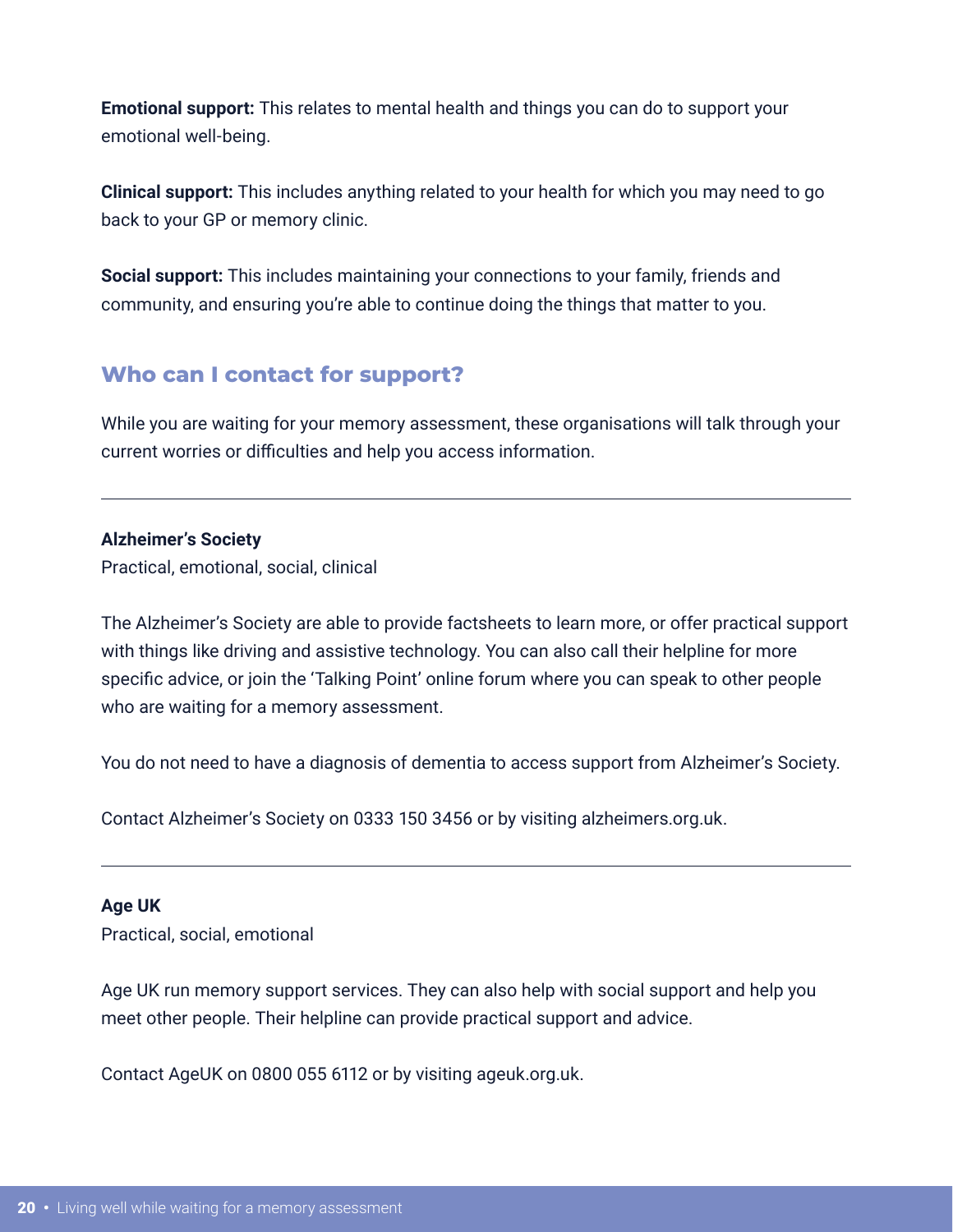#### **Independent Age**

Practical and social

Independent Age has a range of factsheets to help with financial and legal queries. They also run a number of online and face-to-face initiatives that can support people. They can link people to communities and peers for social interaction, and also offer befriending services for those who need support accessing things in the community or are feeling socially isolated.

Contact Independent Age on 0800 319 6789 or by visiting independentage.org.

#### **The Silver Line**

Social

Silverline run befriending programmes and can help support people to get out in their community. This can be a great way to build up your social support network and help you spend time doing things you enjoy.

Contact The Silver Line on 0800 4 70 80 90 or by visiting thesilverline.org.uk.

#### **Social Prescribing Link Worker**

Emotional, social

A social prescribing link worker can be accessed through your GP. They are aware of all of the groups and activities in your area and can help you find things to do that match your interests and to meet other people in your community.

#### **Advocacy services**

Clinical

If you feel like you'd like to have support at appointments to make your feelings better known, and to ensure you are being listened to and having your questions answered, you can have an independent advocate attend with you. This can be accessed through your local council.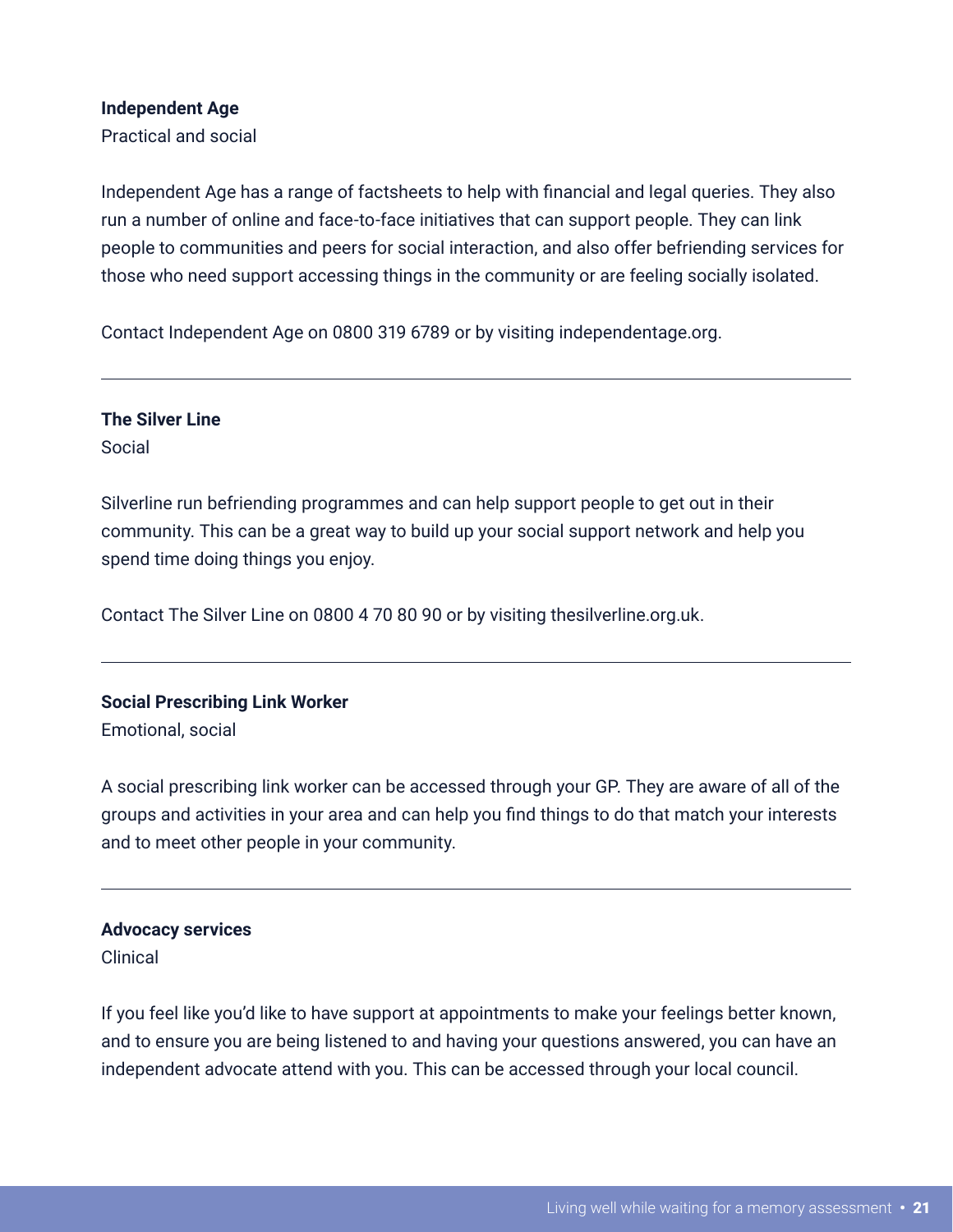

On the following pages, we have collected an exercise to help you think about what support you might need to live well while waiting for your memory assessment.

#### **Exercise 7: Thinking about what support you might need**

We have put together a few questions to help you think about the kind of support you might need while you are waiting for your memory assessment.

Print out the table on page 23 and complete it to think this through. After completing it, you can contact one of the organisations listed above to discuss what you need.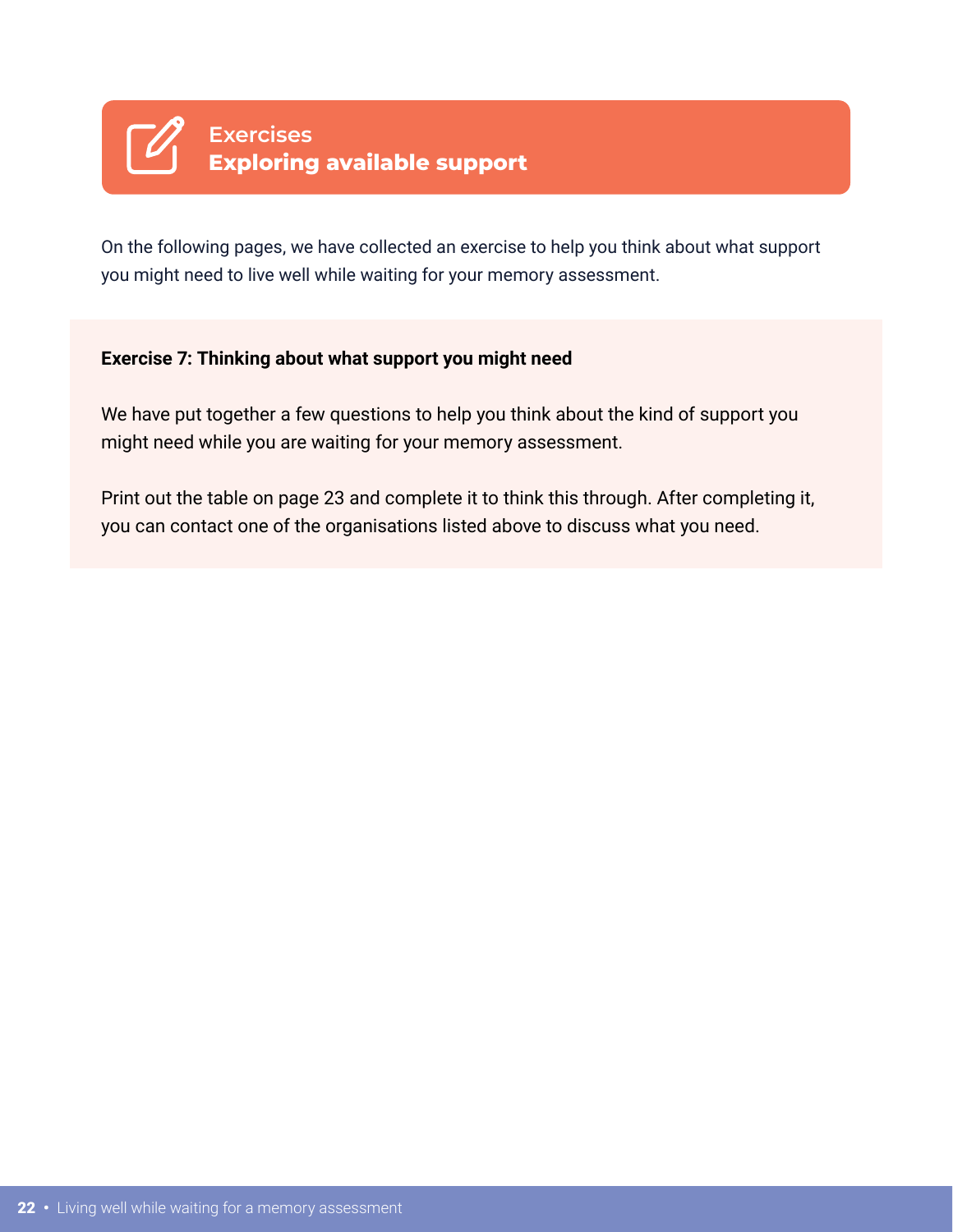### **What support do I need?**

#### **Emotional support**

What does a good day/bad day look like for me? What activities do I enjoy that I want to keep doing? Would I like to take someone to my assessment for support? Would I like to talk to other people who are in the same position as me?

#### **Clinical support**

Are there any other health needs I need to discuss with my GP? Are any of my symptoms worsening or becoming unmanageable? What questions do I want to ask at my memory clinic appointment? Are there any communication needs I can tell my GP/memory clinic about to help me during my appointment?

#### **Social support**

What groups or activities are there in my local area, that I could attend? What does my support network look like? Who would I see more of if i could? Are there ways I could connect online more with friends or family members?

#### **Practical support**

How will I get to my appointment? What do I need to do for a remote appointment? What's working/not working for me at the moment? What helps me make decisions? Are there any adaptations I need around the home to help me stay independent? Would any assistive technology, or memory aids help me?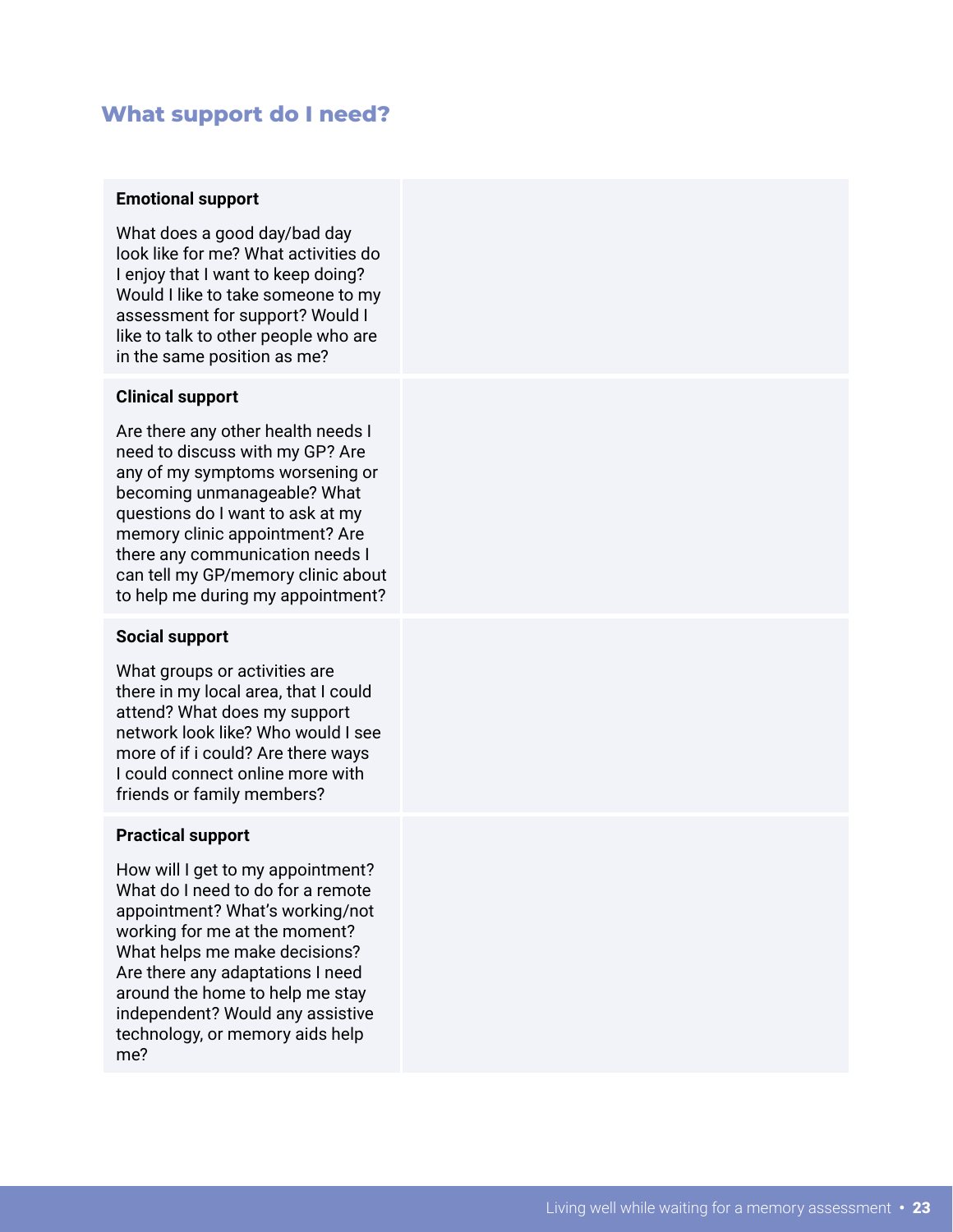# **What if I'm diagnosed with a form of dementia?**

Being diagnosed with a form of dementia isn't the only outcome of a memory assessment appointment, but it is a possibility.

People have told us they can feel relieved to have an explanation for their symptoms. Others are left feeling shocked, upset and angry by their diagnosis. It's important to know that whatever you feel is completely normal, and you are not alone.

A diagnosis of dementia means you can access more support, you may be prescribed medication, be able to attend cognitive stimulation therapy, or be able to take part in research studies.

The following organisations have resources, advice, and information about what to expect post-diagnosis. They can also help you adjust to your diagnosis, and live well with dementia:

**Alzheimer's Society:** 0333 150 3456 or via alzheimers.org.uk.

**Dementia UK:** 0800 888 6678 dementiauk.org